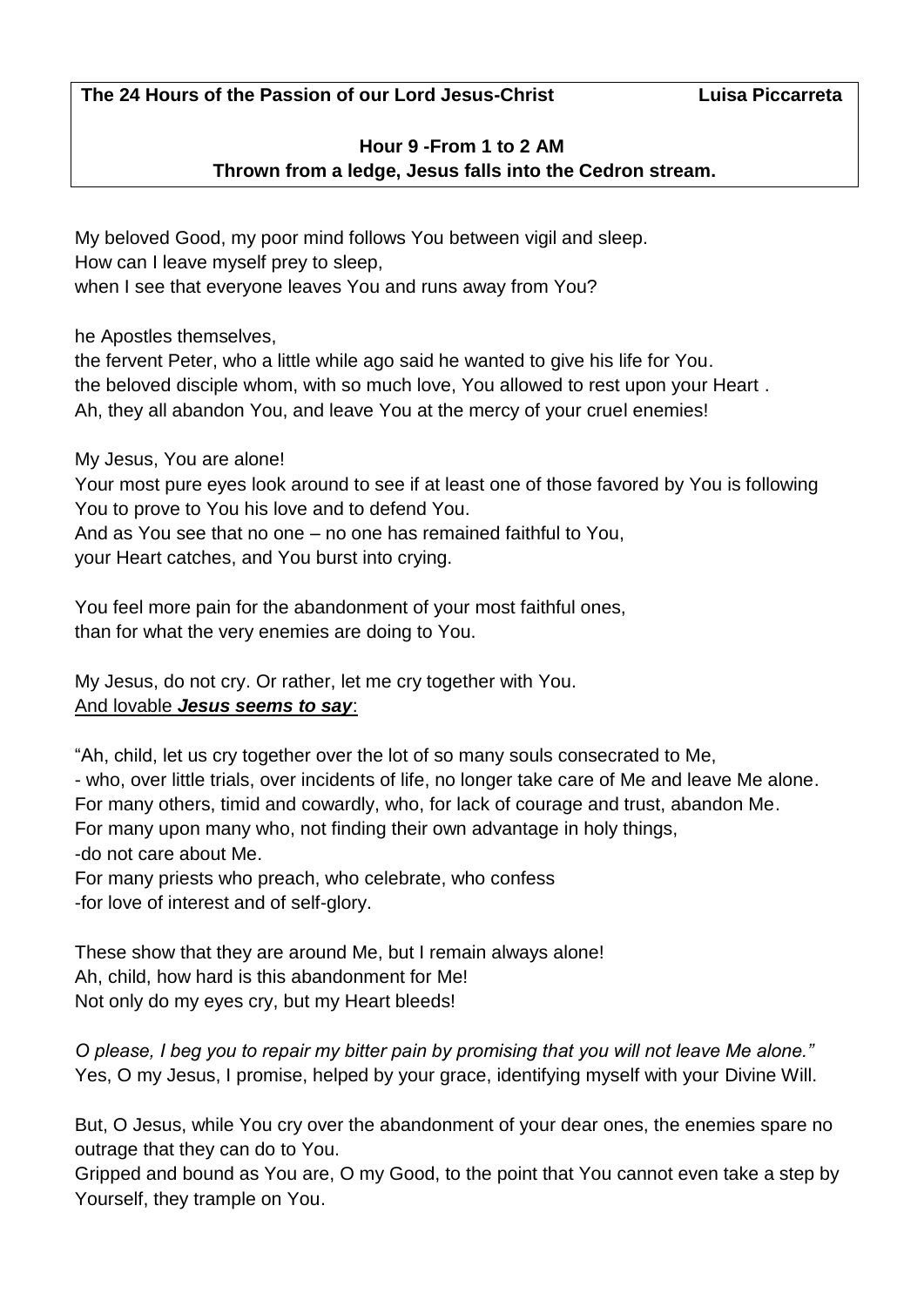They drag You along those ways full of rocks and thorns, such that there is no movement which does not make You knock against the rocks and be pricked by the thorns.

Ah, my Jesus, I see that as they drag You, You leave behind Yourself your precious Blood, and your golden hair which they tear from your head!

My Life and my All, allow me to gather it, that I may bind all the steps of creatures who do not spare You even at nighttime. Rather, they use the night to offend You more :

- some for gatherings, some for pleasures, some for theatricals,

- some for committing sacrilegious thefts!

*My Jesus, I unite myself to You in order to repair for all these offenses.* 

But, O my Jesus, we are now at the Cedron stream.

And the perfidious Jews prepare to throw You into it.

They make You bump against a rock which is there, with such violence as to make You shed most precious Blood from your mouth, with which You mark that rock!

Then, pulling You, they cast You down into those putrid waters, in such a way that these enter into your ears, into your mouth, into your nostrils.

Oh, unreachable love, You remain inundated and as though wrapped by those putrid, nauseating and cold waters.

In this way, You represent, vividly, the heart-rending state of creatures when they commit sin! Oh, how they remain covered, inside and out, by a mantle of filth, such as to be disgusting to Heaven and to whomever can see them, therefore attracting the lightnings of Divine Justice upon themselves!

Oh, Life of my life, can there ever be greater love?

In order to remove from us this mantle of filth, You allow your enemies to throw You into this stream, and You suffer everything to repair for the sacrileges and the coldness of the souls who receive You sacrilegiously, and who, more than the stream, force You to enter into their hearts, and to make You feel all of their nausea!

You also permit that these waters penetrate deep into your bowels; so much so, that the enemies, fearing that You may be drowned, in order to spare You for greater torments, lift You up.

But You are so disgusting that they themselves feel nauseated to touch You.

My tender Jesus, You are now out of the stream.

My heart cannot bear seeing You so wettened by those nauseating waters.

I see You shivering from head to foot because of the cold.

You look around, searching with your eyes, what You cannot do with your voice, for one at least who would dry You, clean You and warm You.

But, in vain – no one is moved to pity for You: the enemies mock You and deride You Your own have abandoned You.

Your sweet Mama is far away, because the Father so disposes!